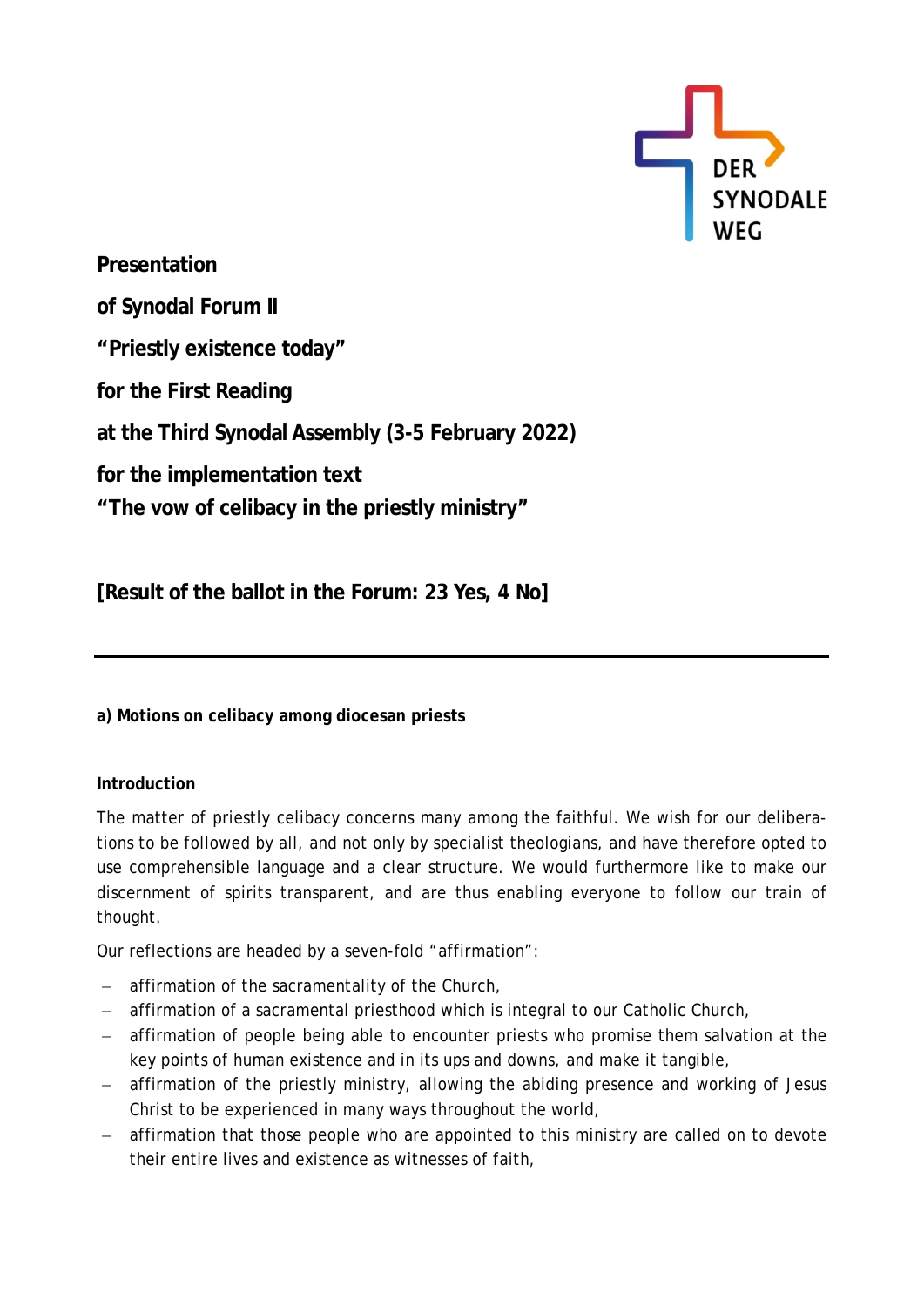- − affirmation of a priestly lifestyle which is shaped by the evangelical counsels poverty, chastity and obedience[1.](#page-1-0) We are however primarily referring to celibacy here.
- − affirmation of priestly celibacy as an appropriate witness, as a real symbol of the orientation of life towards the Lord, embedded within a long tradition and by spiritual experience, which is also enhanced by the knowledge of the strength of the community option of priests living a celibate life. Their manifold reasons can only be outlined here due to the available space.

At the same time, we perceive a restlessness among God's people – and also among ourselves – that has been going on for many decades. It is becoming stronger rather than weaker. Inner restlessness as well as inner peace are signs in the tradition of the discernment of spirits that need to be taken seriously. Such a distinction needs to be made because God can work through them and in them. Could it be that God is seeking to point us in a particular direction through this restlessness? It is the following aspects to which we refer in concrete terms:

We see that celibacy is an appropriate witness. At the same time, it is not the only appropriate witness. Sacramental marriage also points to God's love and unbreakable faithfulness towards His people, as it is already set out in Ephesians (Eph 5:31-32).

If celibacy is understood in the overall context of the evangelical counsels that make the orientation towards God recognisable, one can also ask whether other evangelical counsels might not be chosen just as easily as celibacy. Could not poverty, for example, in the sense of a modest lifestyle and of simplicity, make this orientation towards God recognisable, and indeed perhaps even easier to understand in an affluent society, than does celibacy?

We understand that celibacy testifies to a person's orientation towards God. The focus is placed on the mode of an abiding longing. At the same time – as we see in the Eastern Catholic Churches – a married priest bears witness to an equally significant facet of the orientation of human life towards God, namely that the fullness of life can only ever be received as a gift. A committed sacramental marriage can thus become a complementary witness that can also characterise and shape priestly life and contribute to a broadening of the innermost mystery of the priesthood. The "both … and" which is typical of all that is Catholic could mean here that both celibacy and marriage of priests in common witness would come closer to the fullness of what is meant.

In addition, we see men who discover in an intensive process – before or after their ordination to the priesthood – that they are called to marriage, and at the same time feel an inner vocation to enter the priesthood<sup>2</sup>. Their gifts, which could complement those of celibate priests, are lost to our Church because their two vocations, namely to the priesthood and to marriage, are regarded in the Latin Church as being incompatible. Are we therefore doing sufficient justice to existing charisms?

<span id="page-1-0"></span> $1$  A reference to the corresponding passage in the basic text will be included here.

<span id="page-1-1"></span> $2$  We are aware that there is also a question of homosexual priests.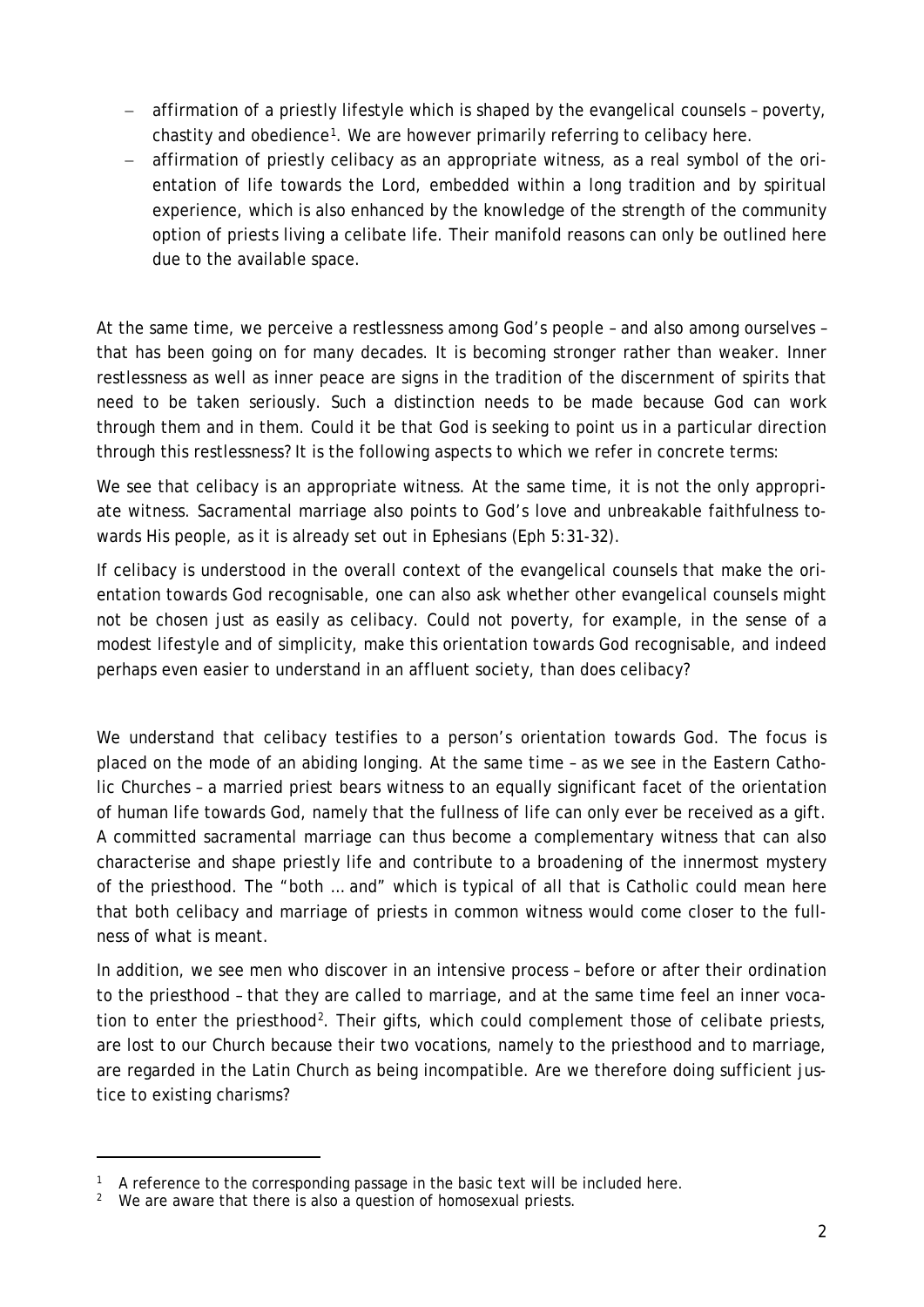We know that celibacy of priests has a long tradition in our Church. This also applies to the possibility and reality of married priests. Founded in the Biblical witness (1 Tim 3 and frequently), married ministers are a blessed reality, not only in the Orthodox Churches, but also in the Eastern Catholic Churches.

The admission of married men to priestly ordination is an exception in the Latin Church, but it is not unthinkable, especially since experience with them and with their acceptance on the part of the faithful is rather positive in many cases. The same applies to the priests from Eastern Catholic Churches who have long been living in some of our congregations.

We stand by this: The appropriateness of priestly celibacy is well founded. At the same time, there is nothing to be said from the perspective of various theological disciplines against the possibility of exemption from diocesan priestly celibacy. How comprehensive such an opening of the priestly ministry to married men could be, or what steps should be taken on this path, will have to be weighed up wisely. Many faithful would like to see a complete opening. Others advocate taking a more cautious approach. Still others wish to hold on to the status quo on this issue.

We affirm that celibacy is of value. At the same time, there were also traditional lines of justification for celibacy that were motivated by hostility towards the body and sexuality. The idea of cultic purity, for example, is no longer a helpful category. The same applies to economic considerations (right of inheritance with regard to sinecures, etc.). Might it therefore be time to bring a hitherto admittedly weaker line of tradition to the fore, and to reassess the testimony of marriage within the priestly ministry?

We value the growing witness of priestly celibacy. At the same time, the abuse crisis has taught us that obligatory celibacy may attract a disproportionately large number of men who are unsure of their sexuality, of their sexual identity and orientation, and wish to avoid confronting it. The regressive immature type, as a third group of people accused of sexual assault, exhibits these characteristics<sup>3</sup>. The MHG study concludes from this that it is the obligation to observe celibacy – not celibacy per se – that is liable to promote sexual abuse through these and other constellations[4](#page-2-1).

We therefore see that there are some reasons for an opening of the priestly ministry, and that some of these are significant in nature. At the same time, we wonder whether reality as it

<span id="page-2-0"></span><sup>&</sup>lt;sup>3</sup> Cf. in: "Sexual abuse of minors committed by Catholic priests, deacons and male religious in the sphere of the German Bishops' Conference" (MHG study), 282.

<span id="page-2-1"></span><sup>&</sup>lt;sup>4</sup> Cf. inter alia in: "Sexual abuse of minors committed by Catholic priests, deacons and male religious in the sphere of the German Bishops' Conference" (MHG study), 11; 12-13. This problem indicator is explicitly mentioned there, without offering suggestions for a solution. Other problem areas, such as inadequate personality development, etc., are dealt with in another implementation text of the Forum "Priestly existence today". This must be taken seriously, even though abuse also occurs in noncelibate contexts. This is one potential danger, but by no means the only one.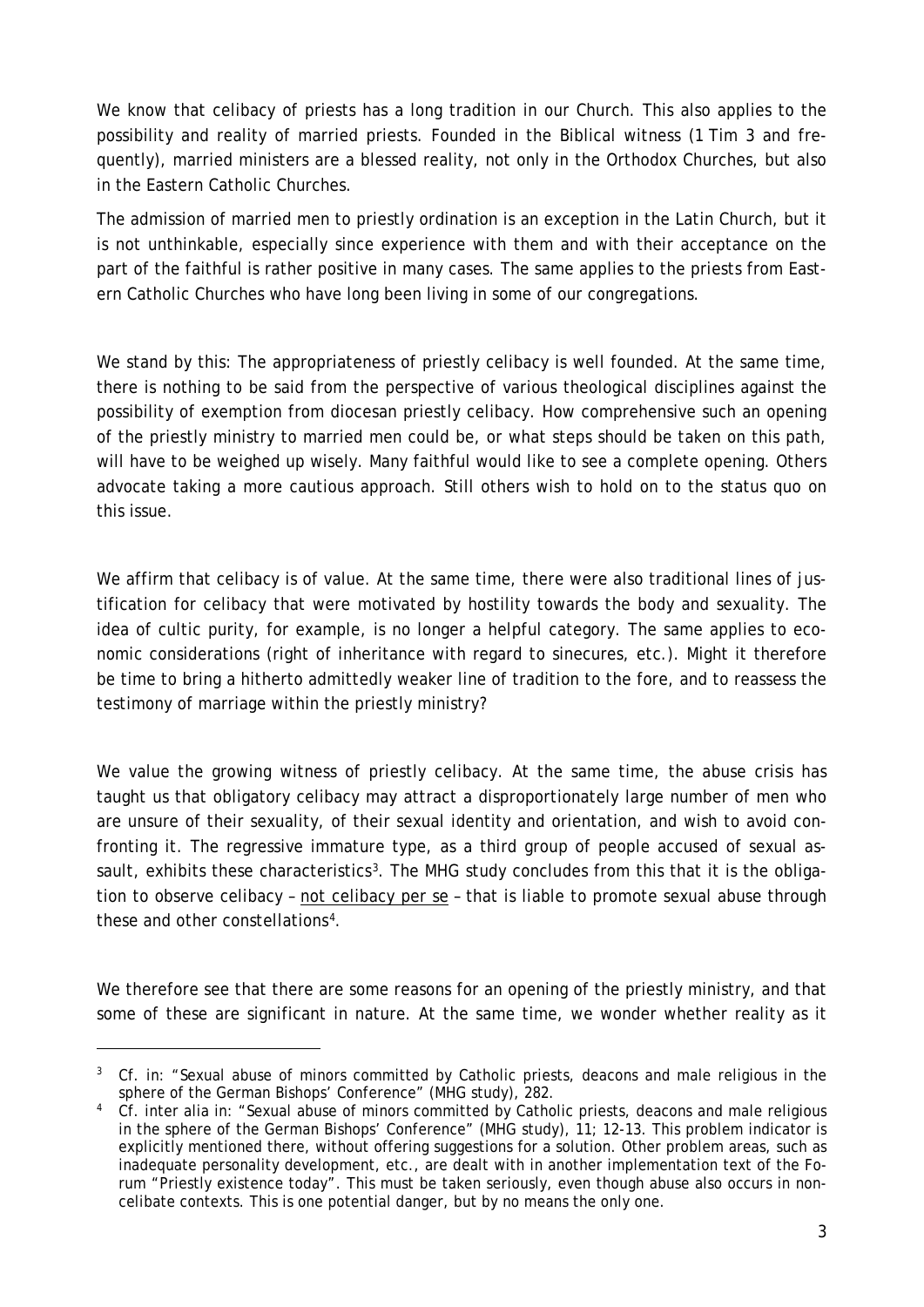reveals itself to us may not also be a sign. We see people who long to make use of priestly ministries, and of sacramental ones in particular, while the number of those who can offer this ministry to them is rapidly diminishing in our country. But the Church defines Herself as that which is gathered around the Eucharist as its centre. What if a community no longer has sufficient access to the Eucharist? Is it legitimate and meaningful to argue from a position of shortage? We believe that the shortage of priests is far from being the only reason, and that it is not the only decisive reason, for the desire to abolish obligatory celibacy. But we are inclined to think that the pastoral distress brought about by the shortage of priests should also be taken seriously as a sign of the times. We believe that access to the celebration of the Eucharist, not only to receive communion, as well as access to the sacraments of the anointing of the sick and forgiveness, is to be valued more highly than the obligation to maintain celibacy.

We therefore suggest that the following should be considered for a discernment of spirits:

The Church naturally has the right to establish and impose rules and regulations, and indeed She must do so again and again. Equally, however, She has a duty to consider whether these rules and regulations continue to serve as a witness that facilitates the evangelisation that is so badly needed. The obligation to observe celibacy poses a very real danger that it will only be accepted as a consequence of the choice of vocation. The claim that it is thus understood as a witness can hardly be fulfilled in these cases. Religious report that the reactions to their celibacy are much more positive, precisely because this choice is completely voluntary. The Synodal Assembly is convinced that the abolition of compulsory celibacy will make continence for the sake of the Kingdom of heaven more visible as a "special gift of God" (Can 277), and will enhance its symbolic character for the dawning Kingdom of God.

Just as there is a theological hierarchy of truths, there are also precedences and subordinate orders that must always be newly attained in the organisation of the salvific ministry in the Church. This means that what is intended to be a means to achieve a higher goal must not hinder the achievement of this very goal.

Witnessing salvific reality is dependent on the efficacy of symbolically-mediated reality. We must unfortunately add in our present time: But this is exactly what is endangered, not least by the experiences with celibate priests who abused children. The suffering of the victims clearly speaks for itself! The credibility of the Church, of the priesthood, and of celibacy, has been severely damaged by this.

We therefore reach the conclusion of regarding all these factors as signs of the times that make it necessary to take concrete steps. This results in the following votes: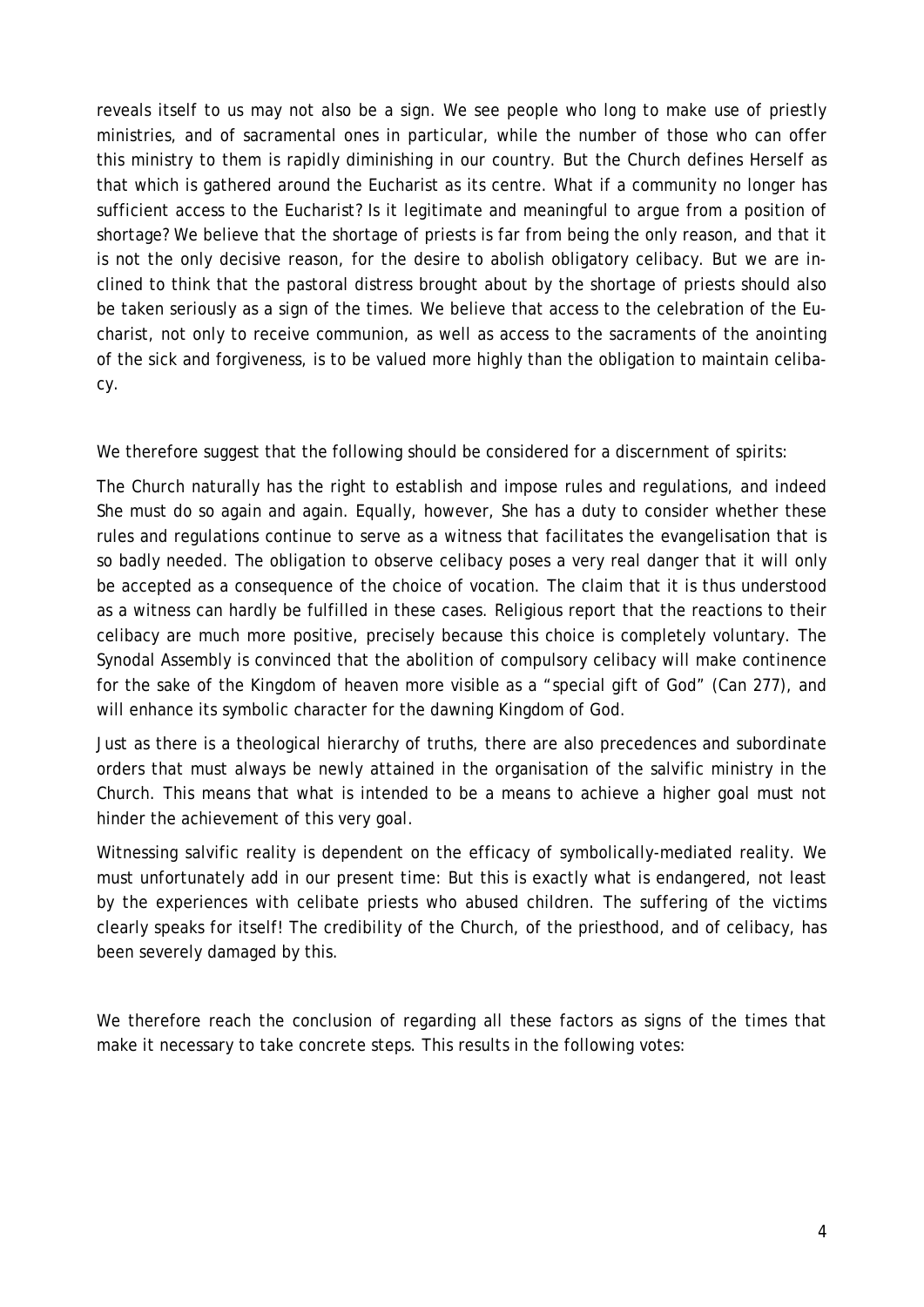## **Motion 1**

The Synodal Assembly asks the German Bishops' Conference to launch a pastoral initiative to enhance the awareness of the faithful with regard to the value of evangelical counsels, and thus of the celibate life, for the Church as a whole. This requires coordinated cooperation between all those who are active in the field of faith education at the various levels of the Church in Germany, on the basis of a spirituality that is both theologically responsible and at the same time awake to the dangers. It is also necessary to consider in this context how we as the Latin Church can be enriched by increased reflection on the experiences, challenges and spirituality of married priests within the Eastern Catholic Churches.

## **Motion 2**

The Synodal Assembly asks the Holy Father to also permit the Church of the Latin Rite to confer ordination in accordance with the tradition and practice of some Eastern Catholic Churches with regard to the regulations concerning celibacy<sup>5</sup>. Since this is a serious question, this question could be submitted to a Council.

## **Motion 3**

If, for reasons of prudence, the preceding vote is deemed too far-reaching, the Synodal Assembly asks the Holy Father to consider individual extensions of the existing practice.

We are thinking here for example of the ordination of *Viri Probati*, whereby criteria could be defined as a first step "to ordain as priests suitable and respected men of the community […] who have had a fruitful permanent diaconate.".<sup>[6](#page-4-1)</sup> Other men could also be considered in our context with comparable criteria, for example pastoral assistants, or also those holding honorary positions.

Particular-church arrangements would also be possible, so that experience could first be gained in one region of the world (possibly even smaller than a local church) as to how such an opening would affect priests who have already been ordained, priests who are to be ordained in the future, and last but not least the faithful.

Another possibility would be dispensations in individual instances, as is the case with married Evangelical pastors who have converted to the Catholic Church. Such dispensations could be granted even more generously (while upholding the general obligation to maintain celibacy). The right to give such a dispensation is currently reserved to the Apostolic See (can. 1047 §2 No. 3). This reservation could be lifted for individual local churches if the respective local bishop so requested. This would require an appropriate intra-diocesan process and consultation with the Bishops' Conference. Should the Apostolic See consent to this, the authority for

<span id="page-4-0"></span><sup>&</sup>lt;sup>5</sup> CCEO c. 373: Clerical celibacy chosen for the sake of the kingdom of heaven and suited to the priesthood is to be greatly esteemed everywhere, as supported by the tradition of the whole Church; likewise [!], the hallowed practice of married clerics in the primitive Church and in the tradition of the Eastern Churches throughout the ages is to be held in honour.

<span id="page-4-1"></span><sup>6</sup> Final Document of the Amazon Synod, 111.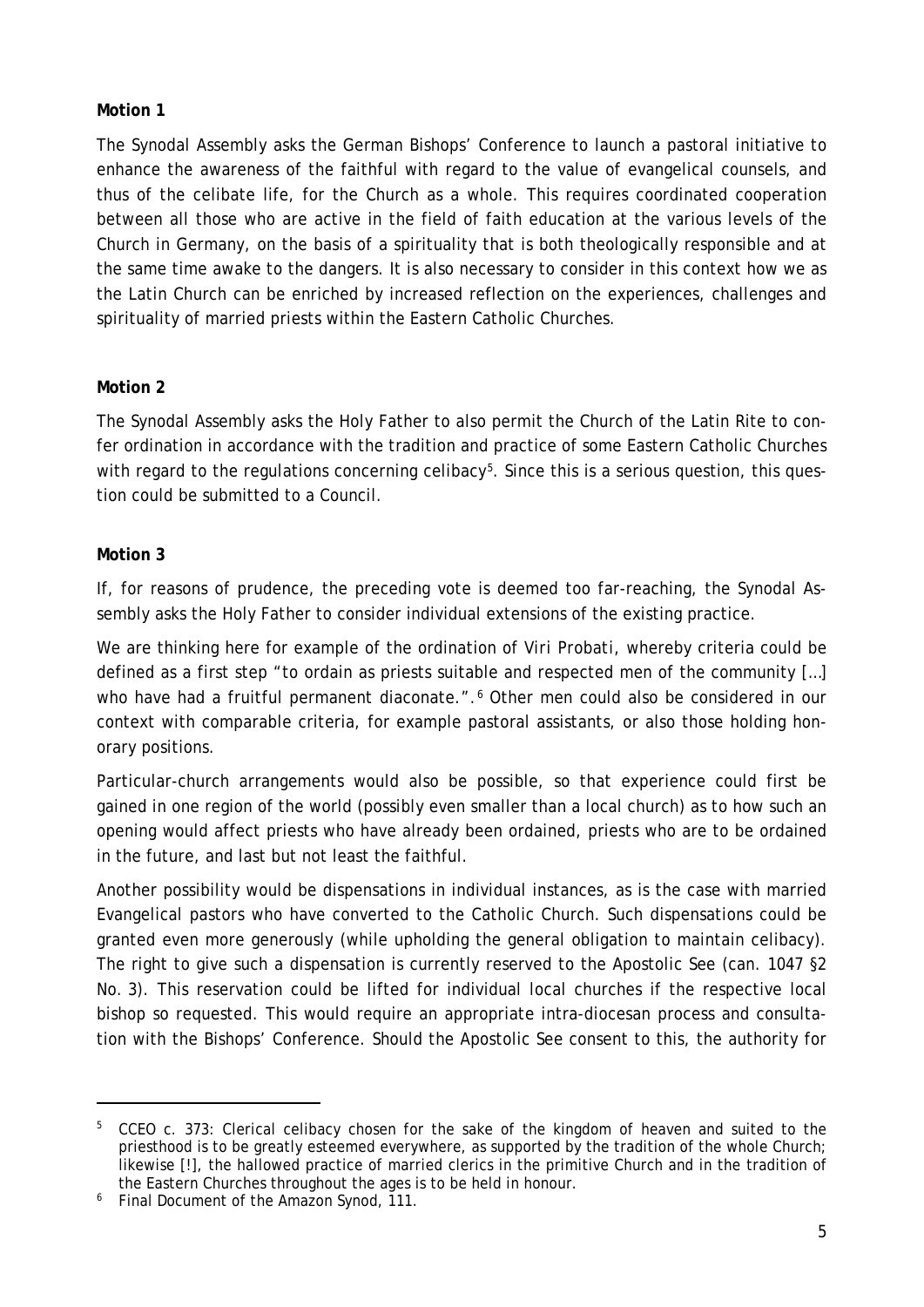a dispensation would then lie with the local bishop, who is in a better position to assess the situation on the ground.

## **Motion 4**

The Synodal Assembly asks the Holy Father, after any general exemption from the vow of celibacy for future ordinations of priests of the Latin rite, to also give priests who have already been ordained the possibility of being released from the vow of celibacy without having to renounce exercising the ministry.

## **b) Votes on priests leaving the ministry due to a partnership**

## **Introduction**

Every employee or civil servant has to accept negative consequences associated with the premature termination of his/her employment. Not all of these can and must be absorbed by the previous employer. This also applies as a matter of principle to leaving the priestly ministry. That said, from a point of view of justice and legal certainty, this departure, which is more than a professional caesura pure and simple, entails disproportionate disadvantages.

The reasons for leaving are quite varied. A significant majority however have to renounce the priestly ministry because of a partnership. The Synodal Path should distinguish between clergy who leave the priestly ministry for these and other personal reasons, and those who have to leave because of sexual violence or other offences.

## **Motion 1**

The Synodal Assembly asks the German Bishops' Conference and the Central Committee of Catholics to commission a social science study on the situation of suspended and dispensed priests, and to present it to the public no later than two years after the last Synodal Assembly. The aim would be a quantitative and qualitative survey of ecclesiastical, professional and family situations. It would also be important to ascertain the willingness to continue in a pastoral profession, or even to be/become active in the priestly ministry, possibly also in the form of a priest in a secondary profession to be newly created.

#### **Motion 2**

The Synodal Path asks the German Bishops' Conference and the Central Committee of Catholics to set up a working group with the aim of giving married priests in all German dioceses approximately the same treatment. It is considered important that the working group include "former" priests. The focus of the working group is to be on taking a compassionate approach (a), and on the legal provisions (b).